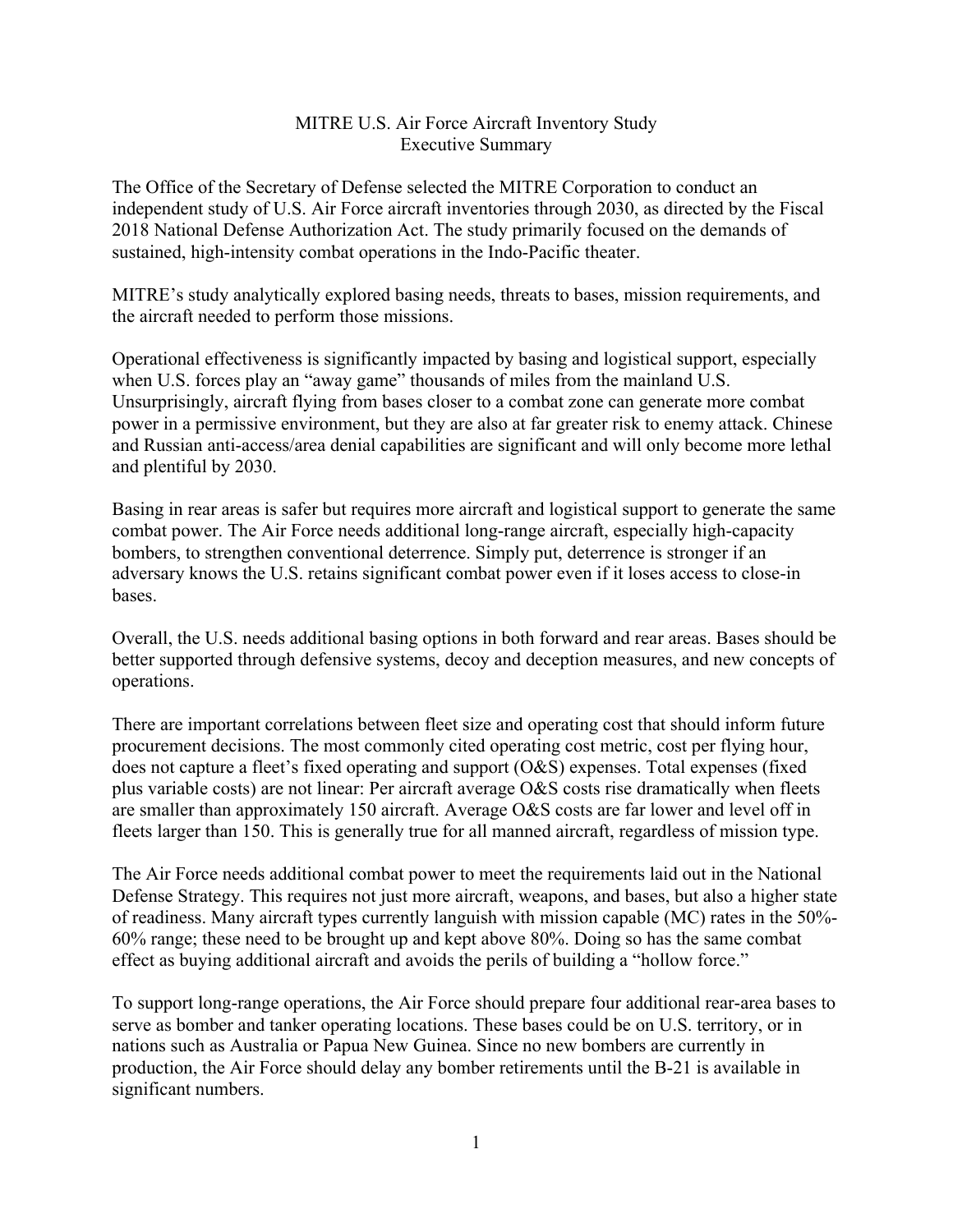Tankers are absolutely vital for long-range combat operations. To preserve an adequate refueling capability, planned KC-10 retirements should be delayed until KC-46 deliveries normalize. Further, KC-46 deliveries should continue indefinitely at an economic minimum rate, to replace additional KC-135s.

F-35As cannot be delivered fast enough to replace geriatric 4th generation fighters rapidly nearing the end of their service lives. New plans are needed. USAF should purchase F-35As at least in the quantities laid out in the Fiscal 2019 budget and up to 54 aircraft per year. A-10s and F-16s should be retired as F-35s become available. Despite the fiscal temptations, F-35A buys should not be reduced to pay for other aircraft.

In addition to the F-35A, the Air Force should buy advanced new F-15s. Over time, these should replace, in a single configuration, existing C/D/E-model F-15s that will become increasingly obsolescent through 2030.

An armed version of the T-X trainer could perform vital homeland defense missions that don't require more advanced (and expensive) frontline fighters. The U.S. should therefore accelerate T-X purchases and produce the trainers along with an F/T-X configuration for homeland defense missions and likely export sales.

Strategic airlift capabilities are stable for the time being, but no intertheater airlifters are in or near production. USAF must either have a new strategic airlifter or a C-17 service life extension program in place by 2030.

These basing, readiness, and acquisition recommendations are needed to ensure a credible, deterrent force capable of meeting the demands of the National Defense Strategy. An effective force cannot be bought all at once, it will require commitment and sustained investment. Taken together, these investments represent approximately a 10% increase over the USAF's aircraftonly planning baseline through 2030.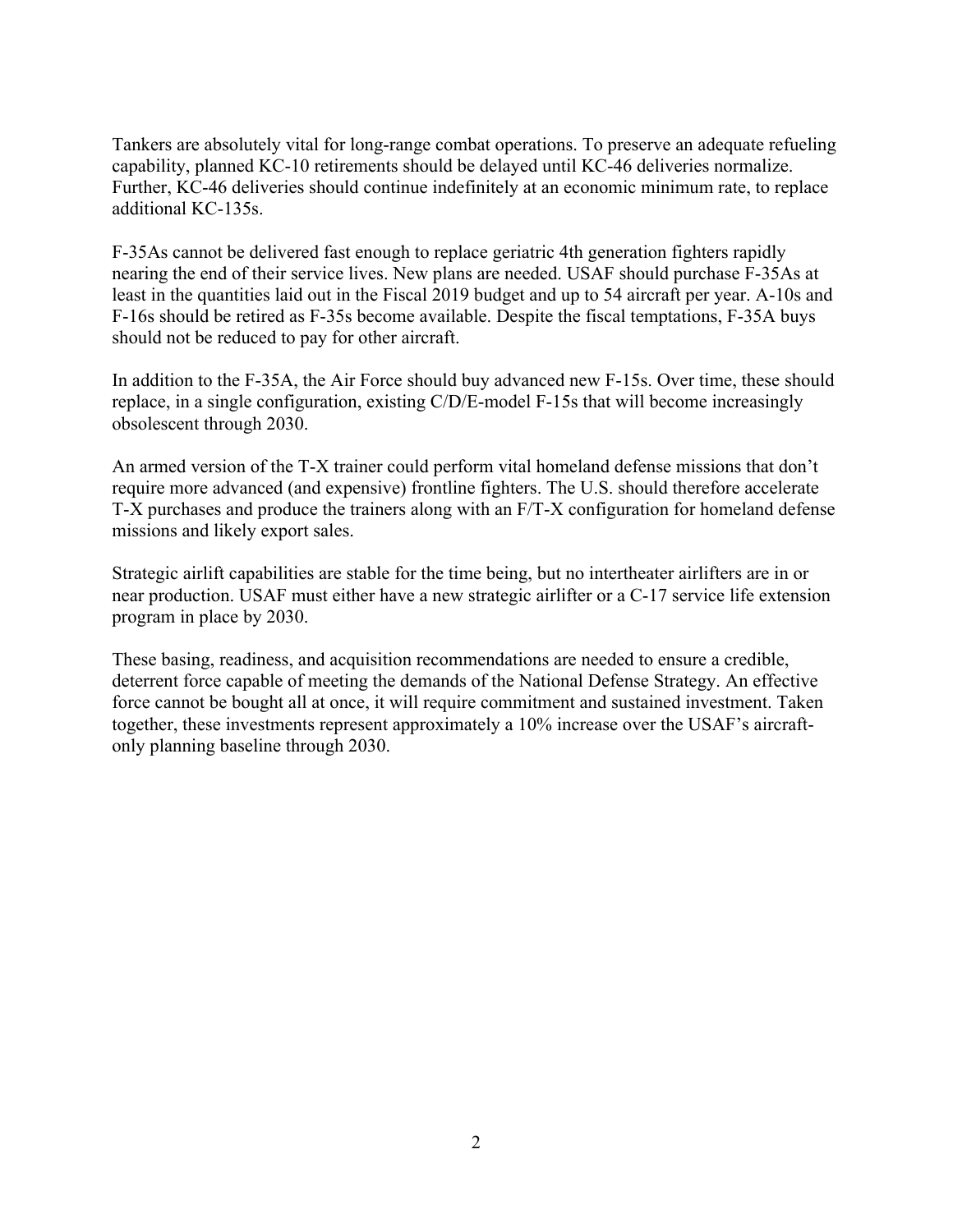# MITRE U.S. Air Force Aircraft Inventory Study Unclassified Report

### Introduction

The Office of the Secretary of Defense selected MITRE as the Federally Funded Research and Development Corporation (FFRDC) to conduct one of three independent studies of U.S. Air Force aircraft inventories through 2030, as directed by the fiscal year 2018 National Defense Authorization Act. Section 1064 specified an unclassified study with a classified annex. The subject matter, Air Force classification guidance, and MITRE's findings required a classified report, published as MITRE Technical Report 190153. MITRE provides this unclassified summary for broader dissemination.

MITRE took a three-stage approach to complete the study with a primary focus on meeting the demands of sustained, high-intensity combat operations in the Indo-Pacific theater. While the U.S. hopes to never engage in a shooting war with China, theoretical battles in this region represent stressing scenarios useful for planning the 2030 Air Force.

First, MITRE developed an aircraft beddown optimization model. This analyzed basing options and geography, threats to bases, base defenses, aircraft payloads, and scenario-based mission taskings to determine capability and capacity to "get to the fight." The model included both land and seabasing to develop implications for aircraft inventories for the entirety of the theater using a formulation that has not previously been accomplished at this scale.

Second, MITRE developed cost analyses based on Air Force data and related studies to estimate the fiscal implications of the findings that emerged from the beddown model.

Finally, the study includes the results of previous relevant MITRE analyses.

MITRE focused on fighters, bombers, tankers, and trainers, including unmanned aerial vehicles (UAVs). The study also included limited aspects of special mission (command, control, intelligence, surveillance, reconnaissance and battle management) and strategic airlift aircraft. All told, these fleets represented 4,300 of the 5,349 aircraft in the Air Force inventory as of the end of fiscal year 2017. In terms of UAVs, MITRE focused on basing, mission, and aircraft performance rather than tradeoffs based on how they are piloted.

#### Overall Findings

The first overarching finding concerns not aircraft, but the basing of aircraft. Aircraft flying combat missions face operational constraints based on the availability of basing and logistics. These constraints, further informed by various threats and defenses, determine the operational utility of various aircraft types.

Simply due to enroute flight time, the further aircraft are based from an operations area, the less combat power or time on station they can deliver during a set period. This assumes aerial refueling is available and aircraft can reach the operating area, employ and recover within the maximum sortie duration limits. From this it follows that more distant basing requires more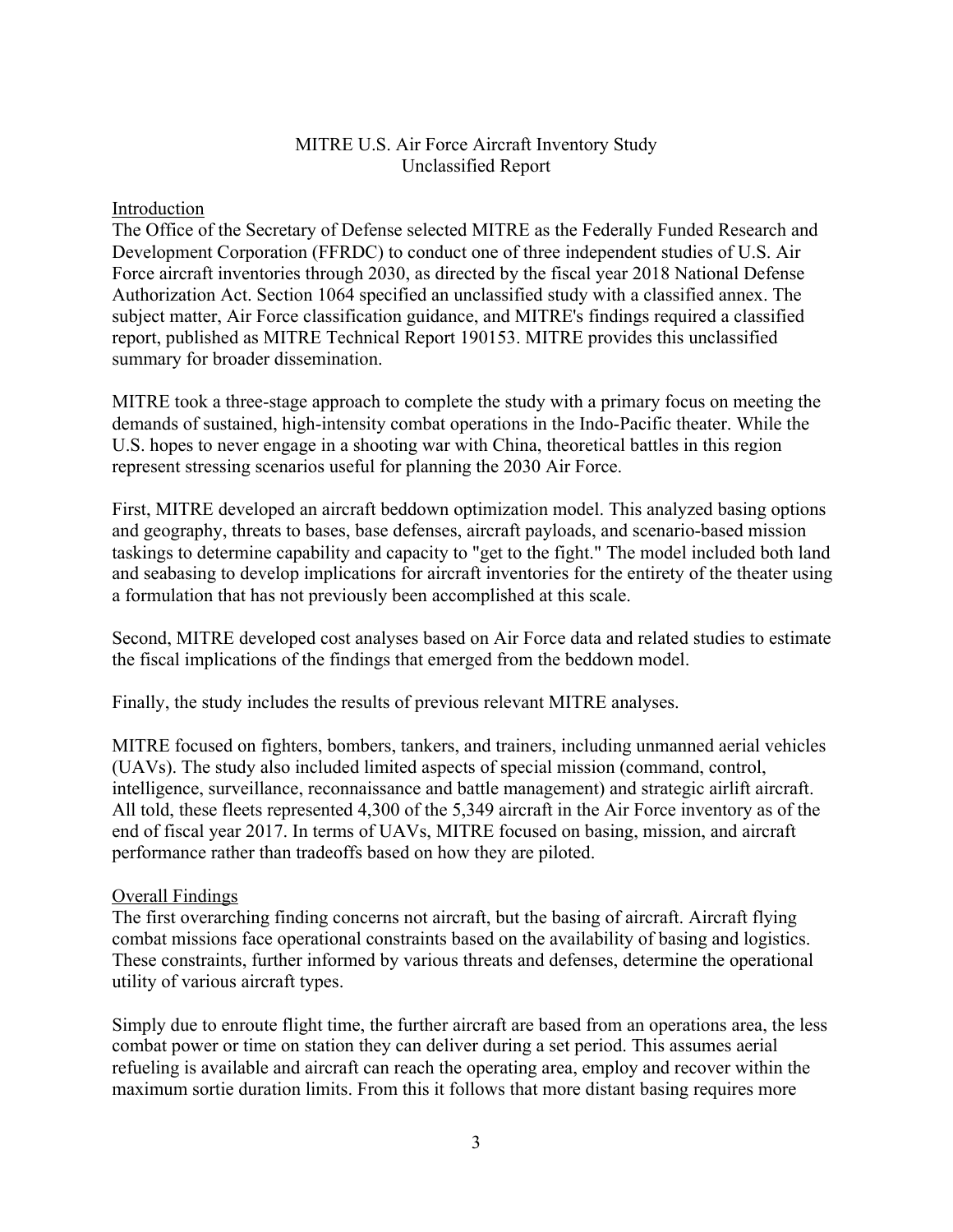aircraft to achieve the same operational intensity and to execute the same missions. Distant basing may also change the mix of aircraft best suited to fly those missions.

Forward land- and seabased aircraft are very vulnerable to the anti-access/area denial (A2/AD) threats that exist today, threats that will only become more lethal and plentiful by 2030. These A2/AD systems can destroy aircraft on the ground or ship decks. Many key U.S. allies are located in forward areas, as are the U.S. bases these nations host, and these allies operate substantial air forces. Should hostilities begin, the geography of forward bases will make them tempting targets for enemy A2/AD systems, and adversary attacks could result in large U.S. and allied losses in a short period of time.

In the European theater, the 1987 Intermediate Nuclear Forces (INF) treaty between the USSR, now Russia, and United States forbade the development and deployment of weapons ranging from 500 km to 3,500 km. China was not party to the INF treaty and during the past three decades has developed and deployed numerous systems and thousands of weapons of the kind the INF treaty limited.

The U.S. has not had large wartime aircraft ground losses in decades. Since the end of World War II, the U.S. military has frequently operated from forward airbases, but they have been sanctuaries largely immune from enemy attack. Infrequent and low losses may have made U.S. forces and planners complacent about the risk of forward basing. Today, there are insufficient bases and logistical infrastructure to conduct large-scale operations from geographically lower risk, more distant middle-tier and rear bases.

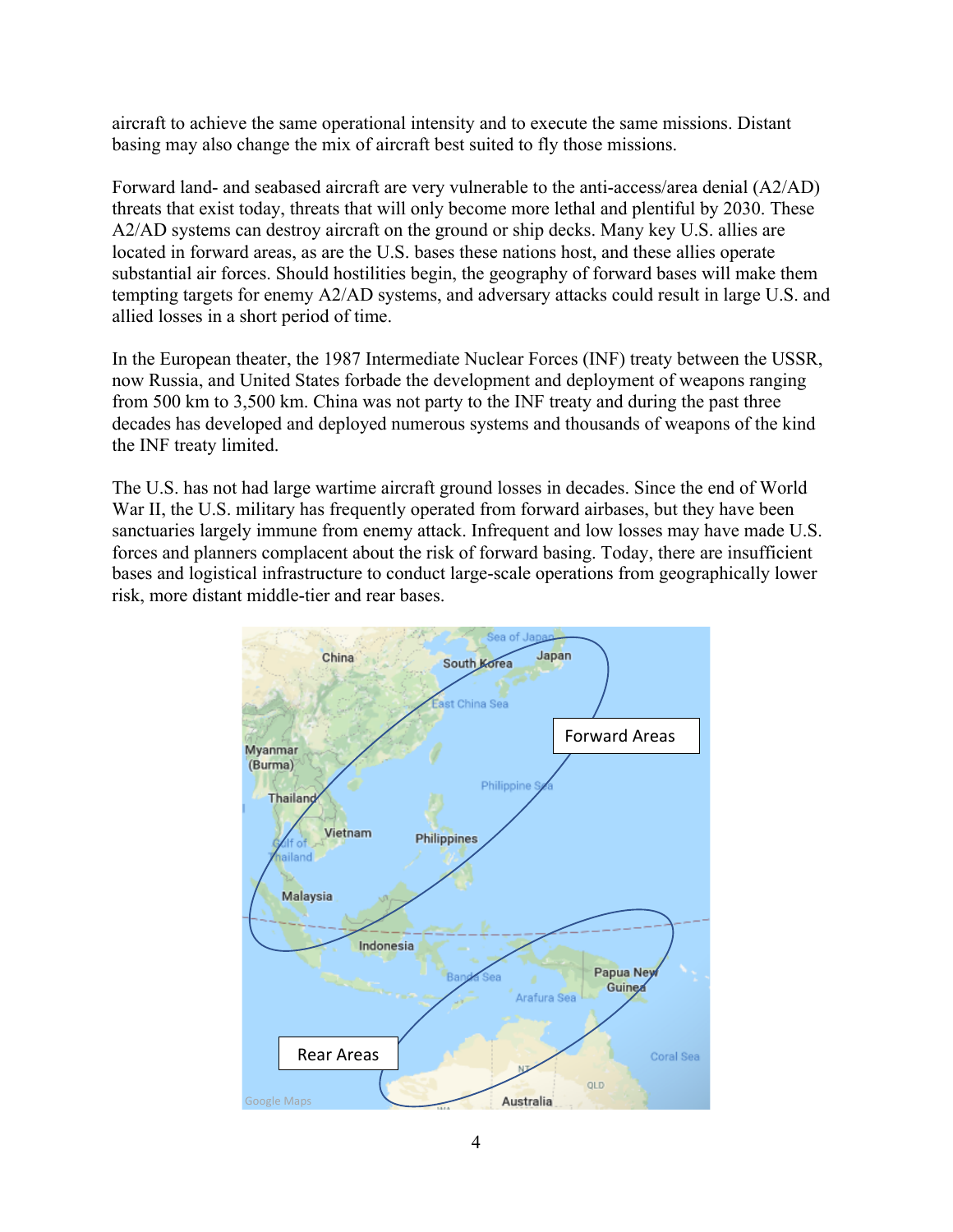There is a significant tradeoff between mission and losses: Basing aircraft farther away from adversary threats can dramatically decrease ground losses at the cost of a slightly lower operational tempo. The capabilities and numbers of aircraft that are able to operate from more distant bases drive the achieveable operational tempo, and this is why basing is so important for the Air Force inventory. From the defensive perspective, not only do distant bases reduce the number and variety of adversary weapons able to target them, they increase the defensive response time and battlespace depth.

The mission-survival tradeoff is critical. Today's aircraft are a limited resource and their development and production takes time -- longer than the expected duration of a high-intensity war. Aircraft losses that cannot be backfilled from existing inventory are effectively permanent.

Basing aircraft farther away from the adversary, however, is not always operationally possible or diplomatically acceptable to allies and partners. South Korea and Germany, to cite just two examples, have certain expectations about how the U.S. would base aircraft and fight alongside them in wartime.

The second overarching finding is that an increase in available long-range aircraft and bases to support them can strengthen the conventional deterrence posture of U.S. forces. Long-range aircraft with unambiguous, high capacity conventional capabilities based beyond the A2/AD high-threat region must be able to strike the adversary through both standoff and penetrating deliveries.

Concurrently, the risk to forward-based forces can be reduced. This can be achieved by increasing the number of bases that aircraft fly from at a variety of operational ranges; by greater use of decoy and deception techniques; and by expanding the availability of defensive systems such as Patriot air defense batteries and hardened aircraft shelters (HASs). Combined with a revised concept of operations from forward bases, a conventional deterrent posture with a significant and credible long-range attack capability provided by bombers and rear bases ensures the U.S. can counterattack in force -- creating a security dilemma for the adversary.

The third overarching finding concerns aircraft fleet sizes and the total cost of owning and operating them. Total aircraft operations and sustainment (O&S) costs have two components. Fixed costs, such as the need to maintain specialized training and maintenance networks, are independent of flight hours. Variable costs, such as fuel expenses, are more directly tied to flight hours. With few exceptions, the fixed costs are far larger than the variable costs, and fixed costs strongly depend on fleet size.

The U.S. Air Force has historically used cost per flying hour as its primary metric for aircraft costs for budget planning and deliberations, but this metric tends to mask the underlying fixed costs of ownership. Regardless of flight hours, there are economies of scale for larger fleets of aircraft because fixed costs are amortized over more aircraft. Average fleet sustainment costs per aircraft are not linear: Small fleets have dramatically higher costs than large fleets, and based on historical data, the knee in the curve is approximately 150 aircraft. Total cost per aircraft for fleet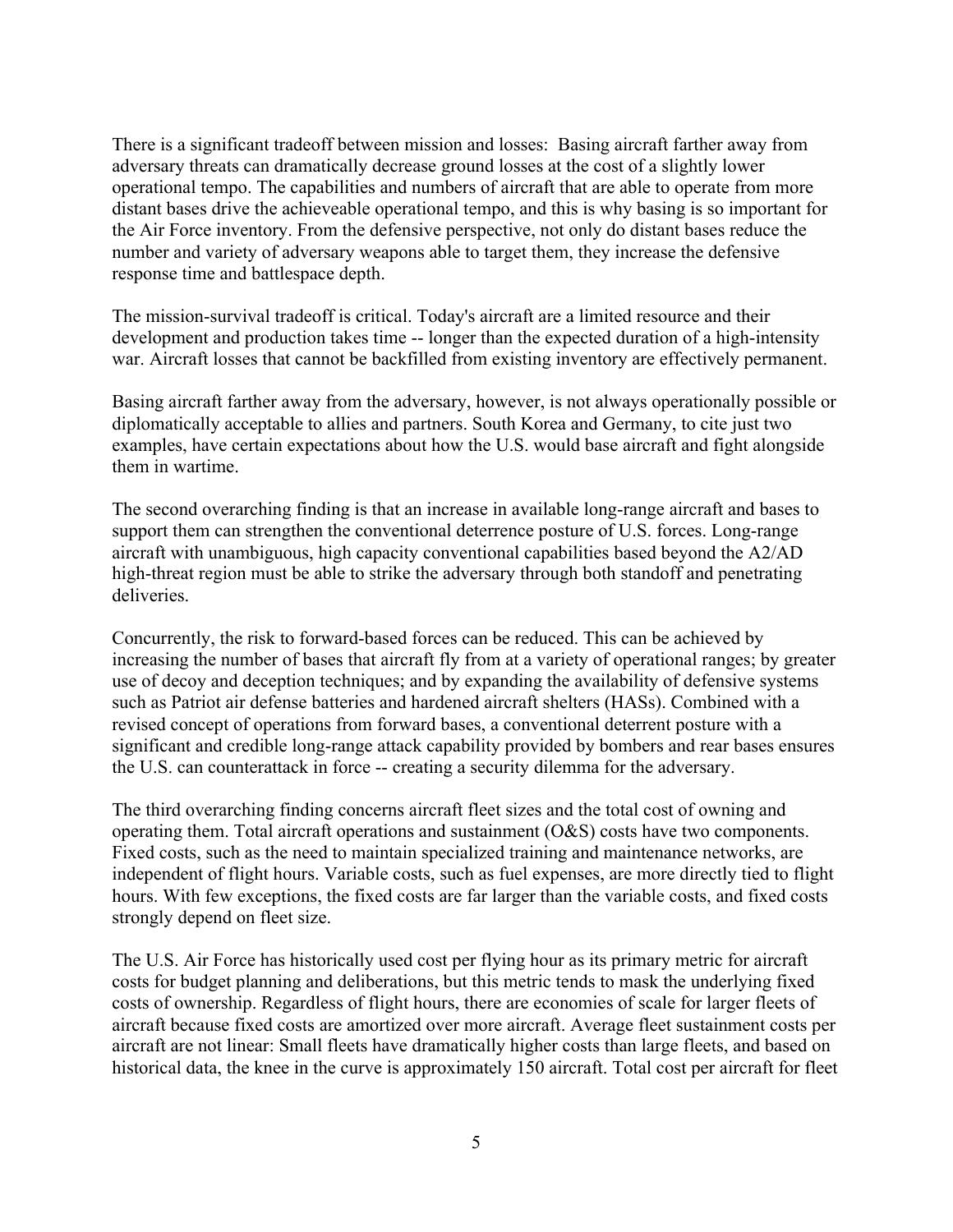sizes of less than 150 rise dramatically, whereas they taper off equally significantly for fleets of more than  $150<sup>1</sup>$ 



Past data follows this pattern regardless of the aircraft or mission, and it also is reflected in aircraft with large inventories that gradually decrease due to retirements, as indicated in the diagram for the F-15, F-16, and KC-135. There is much work to do to achieve economic sustainment for the F-35A and B-21, but the Air Force should seek to exploit the economies of scale inherent in larger inventories and avoid small fleets when procuring new aircraft.

#### Overall Recommendations

 $\overline{a}$ 

Air Force aircraft need to be significantly recapitalized, brought to a higher state of readiness, and provided with multiple new bases to operate from. These changes will not be inexpensive, but in the aggregate their cost does not differ dramatically from existing defense plans. The change requires committed, sustained investment.

The Air Force needs to increase many of its aircraft inventories. Delaying aircraft retirements until replacements are available to replace them reduces risk to the nation. For aircraft nearing the end of their production runs, it will often be wise to keep the production lines open at an economic minimum production rate to bridge to new capabilities. Extended low-rate production

<sup>&</sup>lt;sup>1</sup> The Northrop Grumman Analysis Center originally made this observation, cited with permission. During this study, MITRE verified the result from the 2017 Air Force Total Ownership Cost database.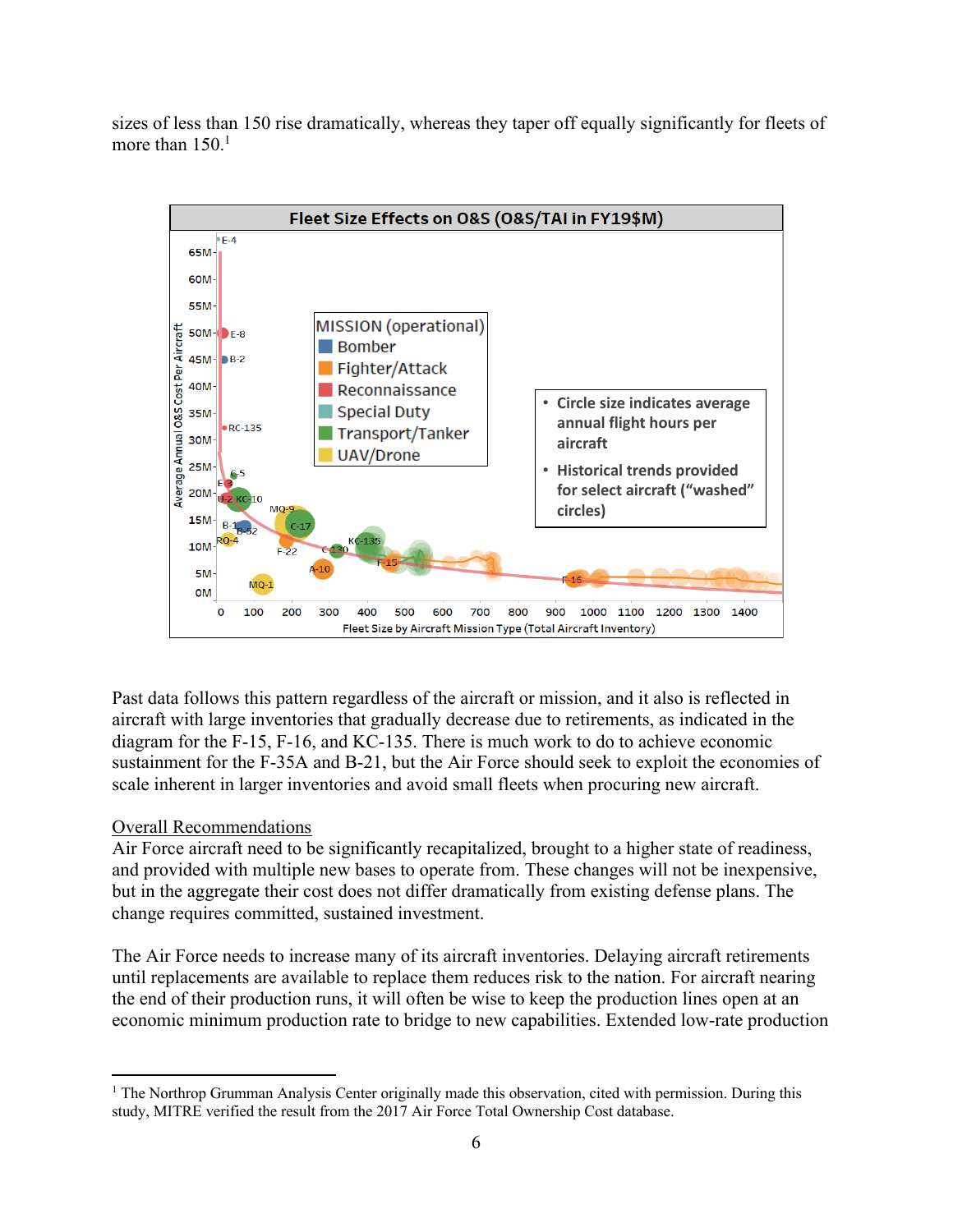also hedges against future uncertainty and the high cost of restarting production or designing and developing a wholly new aircraft.

## **Bombers**

In the MITRE analysis, bombers delivered large payloads from distant bases with minimal risk of ground losses. They did not stress the tanker fleet, requiring no more than 20% of total available fuel offload across numerous scenarios.

There are no bombers currently in production, however. B-21 deliveries are forecast to begin in the mid-2020's, but the B-21 will not add significant operational capacity until after 2030. Additionally, the B-52 fleet is slated to receive new engines, and while this overhaul will enhance range, payload, and readiness, bomber availability will be stressed while the fleet is reengined.

The U.S. possesses 62 B-1s, 20 B-2s and 75 B-52s, however the low mission capable (MC) rates of these aircraft means fewer than 100 of the 157 bombers are available to fly at any given time.<sup>2</sup> If the entire fleet of bombers had an MC-rate of 80% or higher, nearly 30 extra bombers would be available for missions.

## Maintain Today's Bomber Fleet

Because no new bombers will enter the Air Force inventory until the mid-2020s, **MITRE recommends immediate, sustained investment to maintain 80% or higher mission capable rates across the current bomber fleets. MITRE recommends considering no bomber retirements until there are at least 50 operational B-21s bombers in the inventory in the mid 2030s.** If possible with low risk to the program, consider accelerating B-21 production, and consider extending production beyond the planned 100 B-21s before proceeding with further legacy bomber retirements.

#### Bomber Bases

 $\overline{a}$ 

Bombers project combat power over long range, but the longer the range, the more that power is diluted. Main Indo-Pacific operating bases for bombers outside the mainland United States include Anderson AFB (Guam), Hickam AFB, Hawaii, and the more distant Diego Garcia (U.K.) in the Indian Ocean. Bombers have the largest basing and support footprint of any aircraft in the USAF inventory, requiring long runways, lots of ramp space, voluminous fuel and weapons storage, defenses, and support equipment and personnel.

**The U.S. should select and expand four additional bases in the Indo-Pacific for the purpose of making them available as bomber and tanker operating locations.** They should be able to host operations of up to 24 bombers and a complement of 18 tankers. These bases could be located on U.S. territories or allied and partner nations such as Australia and Papua New Guinea. These bases should be provisioned with protective aircraft shelters as well as defensive and deception systems to enhance bomber survivability.

 $2 B-1 = 53\%$ , B-2 = 54%, B-52 = 72% as of 2017 - Air Force data, https://www.airforcetimes.com/news/your-airforce/2017/04/02/growing-readiness-woes-only-7-in-10-air-force-planes-are-ready-to-fly/ Stephen Losey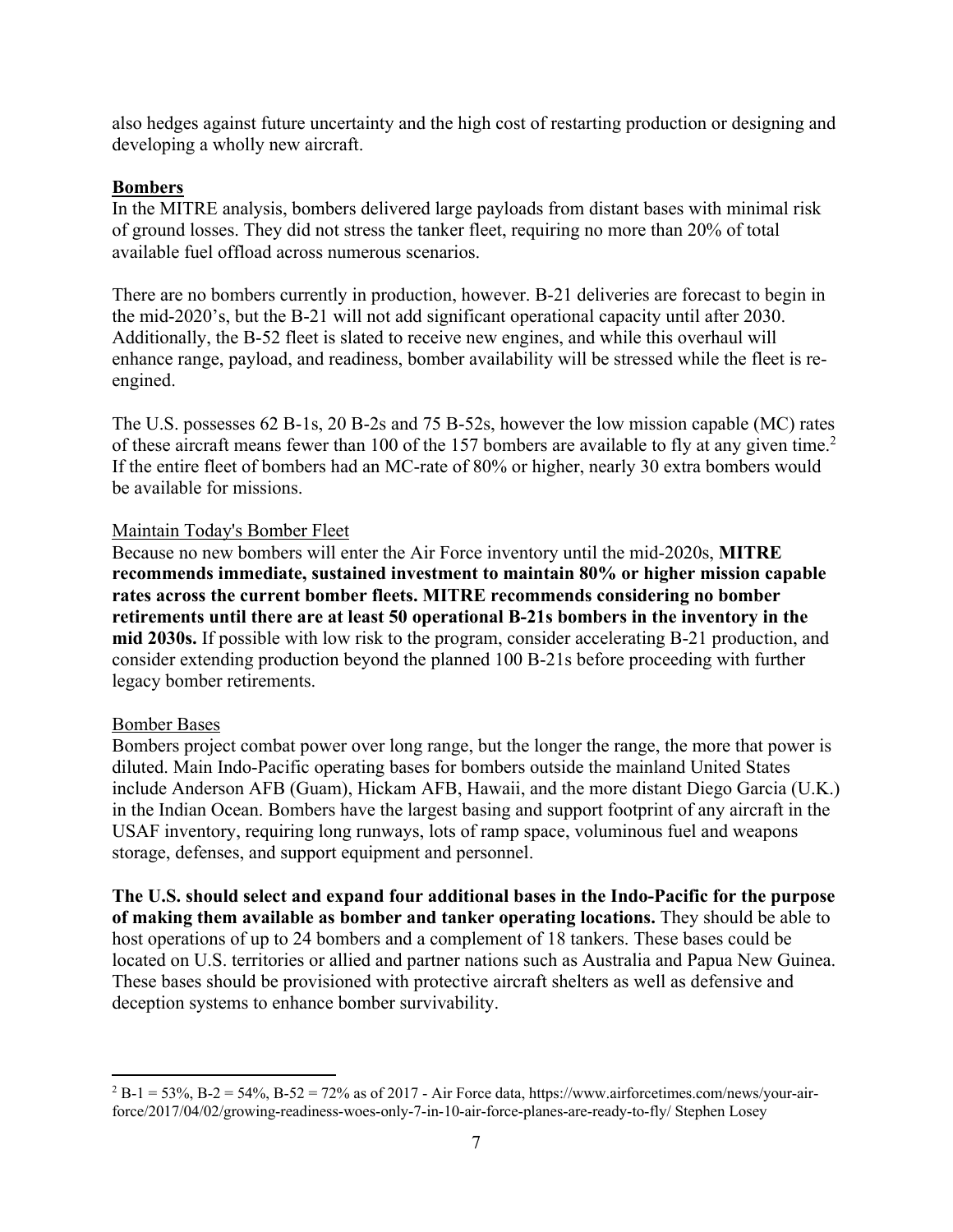#### Bomber Weapons

Long-range standoff weapons are generally more complex and expensive than short-range and direct attack munitions. Until the B-21 is operational, only the B-2 has some capability to penetrate enemy defenses and employ shorter range weapons in the face of advanced enemy defensive systems. There are 20 B-2s, with roughly half mission capable, so the penetration capability is minimal for the near future.

**MITRE recommends further development, procurement, and deployment of large magazines of long-range standoff weapons able to penetrate and counter the A2/AD threats to bases.** In the short term, these weapons will be the only penetrating capability available in quantity, regardless of the launching bomber. In the long term as the B-21 becomes operational, such weapons will continue to keep the B-1 and B-52 fleets relevant against advanced enemy defenses.

With these recommended improvements in bomber mission capable rates, basing, defenses, and weapons, U.S. forces in the Indo-Pacific will project a much stronger conventional deterrence posture. This posture will provide operational stability and flexibility that does not exist today, and is an important component in reducing the forward basing risk of U.S. and allied forces.

#### **Tankers**

In a vast maritime theater, destroying tankers cripples combat power as much as destroying fighters or bombers.

Tanker capacity was at its limits in MITRE's modeled scenarios with fighters requiring 60-70% of fuel offloads and bombers averaging 20%, as noted earlier. Navy and Marine Corps fighter aircraft consistently required large volumes of air refueling, and this was included in the fighter offload percentages. Rear basing decreased available offloads because the tankers themselves had to burn more fuel to reach refueling points located far forward.

#### Tanker production

KC-46A deliveries are just beginning, and the challenges are well publicized. The KC-10 fleet is slated for retirement, but **MITRE recommends delaying KC-10 retirements until KC-46A deliveries normalize.** KC-46A production will reach the planned 179 aircraft in the late 2020s. **USAF should then continue KC-46 production indefinitely at 10 or more aircraft per year, to accommodate antiquated KC-135R retirement schedules and grow the tanker fleet, as planning will likely require.**

#### Tanker basing

As with bombers, tankers require additional basing options which include a fuel supply infrastructure able to support combat operations tempos. Many of these bases would best be located in the current "flyover" areas of the Pacific (e.g., between Hawaii and Guam) to keep tankers available for operational taskings while reducing their vulnerability to A2/AD threats.

#### Other tanker capabilities

MITRE's Tanker-Receiver Placement Model (TRPM) revealed how ubiquitous tankers would be during Indo-Pacific combat operations. The TRPM model is the first of its kind to be able to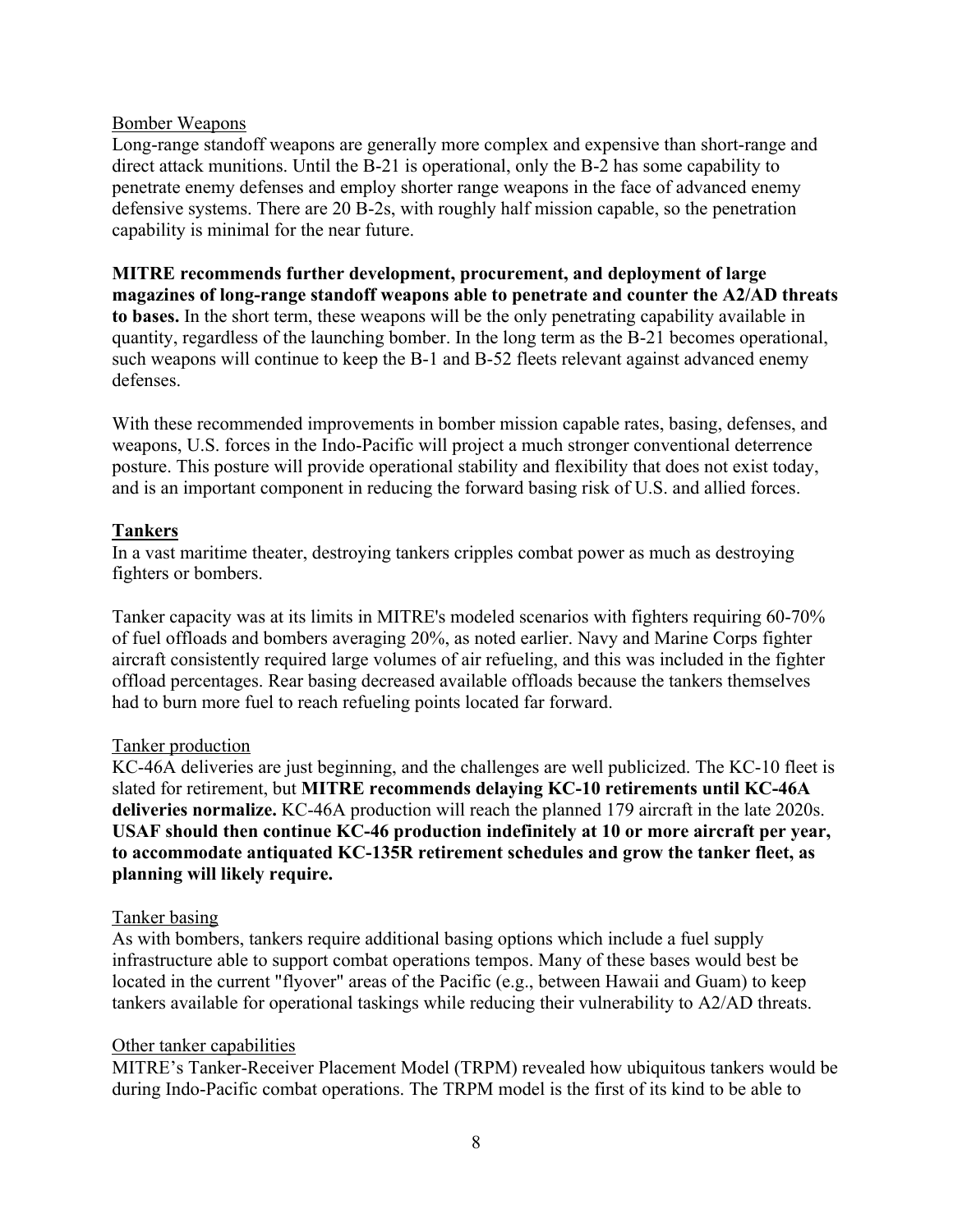optimize aircraft beddowns in a theater as large and complex as the Indo-Pacific. TRPM modeling showed tanker routing completely covers the paths of bombers, fighters, and other support and special mission aircraft. The tanker routing structure suggests that these aircraft are ideally positioned to economically serve other roles, such as distributed communications and datalink relays, rather than investing in new special purpose aircraft to satisfy the same requirements.

# **Fighters**

Fighters are fundamentally short-range aircraft. Assuming adequate aerial refueling availability, all fighters have a similar maximum combat mission duration of about 10 hours. This a human limit, not an aircraft limit, and it poses a basing dilemma: Forward bases are vulnerable, but rear bases may place fighters beyond their useful or even maximum operational radius. Assuming combat mission duration and radius is the same for all, fighters with larger weapons payloads offer greater combat power over time. (Note: Due to classification and scope, MITRE could not include tactical mission effectiveness or vulnerability of aircraft as part of this study.)

The Air Force's 4th generation fighters are reaching the end of their service life faster than 5th generation F-35As can be economically delivered and brought into service. The oldest 4th generation fighters are the A-10C and F-15C/D.

#### F-35A Production

**Continue producing the F-35A at the Air Force's FY-19 planned rate (quickly ramping to at least 47 and then 54 aircraft per year) through 2030.** While MITRE also recommends other new fighter purchases, it is important that F-35A acquisition is not reduced to pay for other aircraft acquisitions.

#### F-15NG production and F-15C/D/E Retirements

**Beginning as soon as possible, procure an F-15NG ("next generation") at a rate of 24 aircraft per year to enable F-15C/D retirements. Continue procurement of F-15NGs to cover F-15E retirements in a single common F-15 configuration.** The Air Force bought its last F-15E Strike Eagle in 2001, but the F-15 production line remains open for foreign military sales. The F-15NG should be a dual role air-to-air and air-to-ground fighter based on the F-15E aircraft with updated sensors, maximized payload, and 5th generation datalinks to enable interoperability with the F-35A and perhaps the F-22.

#### A-10 and F-16C/D Retirements

**Retire the A-10C at the rate of F-35A deliveries, followed by the F-16C/D aircraft as they reach the end of their service life. Reassign Airmen supporting these aircraft to the F-35A.**

#### F/T-X Light Jet Fighter for Homeland Defense and Export

Unlike overseas contingency operations, Homeland Defense aircraft operate in a permissive environment with a robust infrastructure. Using front-line 4th and 5th generation fighters for this mission is expensive and misallocates valuable service life that would be better used to train and conduct "away game" combat operations.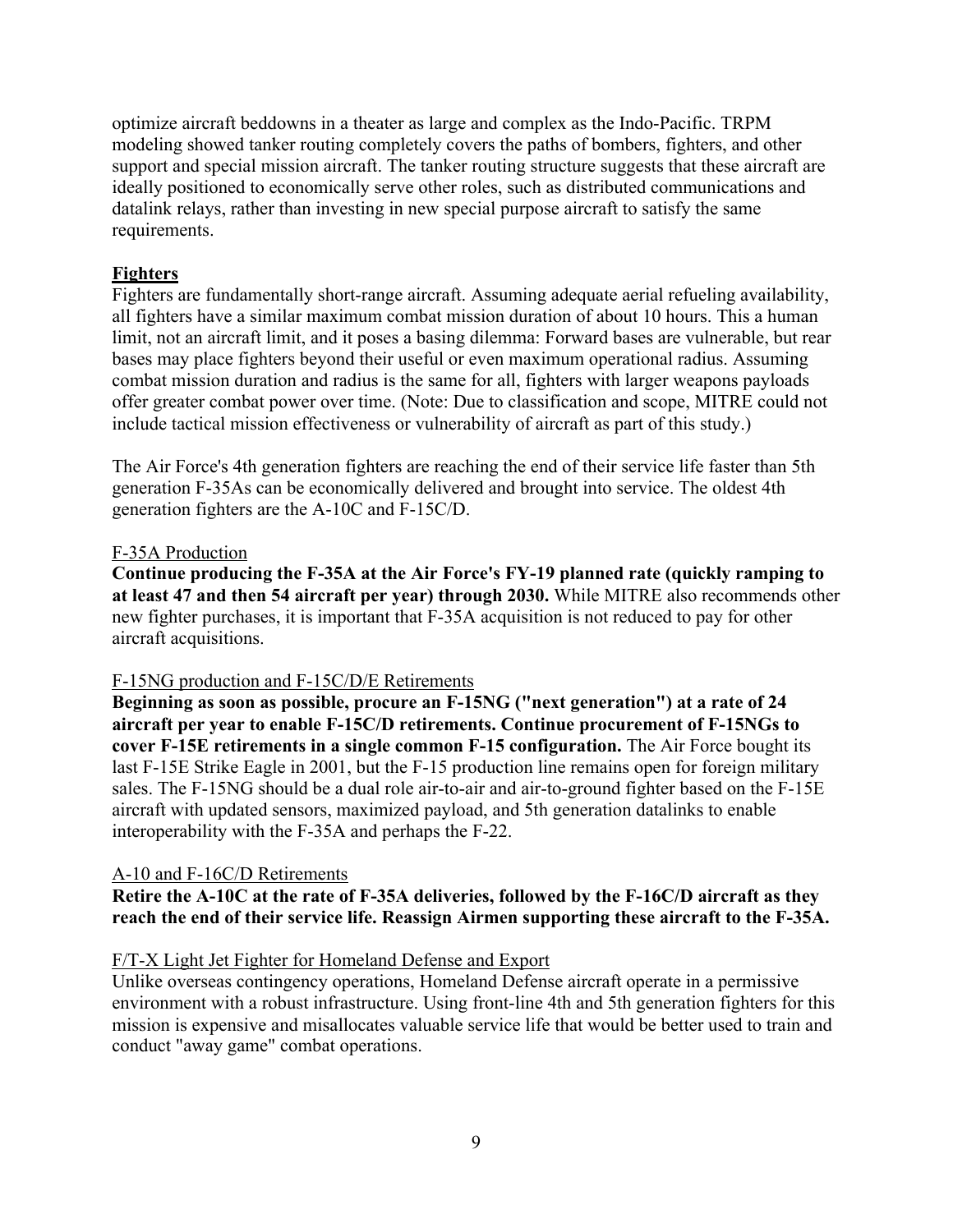The Air Force will soon begin production of the T-X, a jet trainer designed specifically to prepare aircrew for 5th generation aircraft. This same aircraft can be adapted to economically accomplish the Homeland Defense mission by outfitting it with a radar, aerial refueling, a stronger wing for weapons carriage, and armament control. This can be done for lower acquisition, operating, and support costs than using advanced frontline combat aircraft for this mission.

## **Purchase approximately 400 F/T-X aircraft to outfit 15 squadrons to supplement the**

**Homeland Defense mission.** F/T-X modifications and U.S. acquisition will position this aircraft for foreign military sales to nations for which the F-15, F-16, or F-35 are either too expensive or too complex to operate, or nations desiring an economical complement to their existing fighters. The F/T-X light fighter will also provide further opportunities for shared training and operations with allied and partner nations.

## Mission Capable Rates

**Invest in the spares, maintainers, and resources necessary to raise fighter MC rates to 80% or higher.** Fighters suffer from similar reliability problems as bombers, with 4th generation fighters averaging 70% MC and 5th generation fighters at or below 50%. DOD's leadership has called on the Air Force and Navy to quickly increase key fighter MC rates to 80%, but this must also be a sustained effort.

## Fighter Basing

Fighters also need more basing options, but for different reasons than bombers and tankers. A series of bases at varying ranges will provide joint force air commanders with options to disperse operations to bases appropriate to the level of the threat. **New bases (and existing forward bases) should be equipped with hardened aircraft shelters and other defensive, deception, and decoy systems.**

# **Trainers**

The T-X program referenced earlier is critical to a rapid retirement of the very old T-38C, an aircraft that no longer meets the needs of pilots transitioning to 4th and 5th generation aircraft. **After low rate initial production, accelerate T-X to retire the T-38C faster than planned and to position the production line for F/T-X co-production.**

By 2030, the T-1 trainer's retirement will be imminent. The T-1 is a small business jet heavily adapted to train mobility pilots. **MITRE recommends retiring the T-1 and to not recapitalize it with a similar aircraft.** Move from the current Specialized Undergraduate Pilot Training (SUPT) program back to the Undergraduate Pilot Training (UPT) program. As it did for over 30 years prior to the introduction of SUPT in the mid 1990s, UPT will train a more universally assignable pilot with the T-6 and T-X, and this provides needed flexibility for the smaller size of the Air Force.

As a modern aircraft with systems oriented towards 5th generation training, the T-X and its armed relative, the F/T-X are ideally suited for economical adjacent missions such as adversary air and companion training for high cost fighters and bombers, not to mention rich collaboration with allies and partners.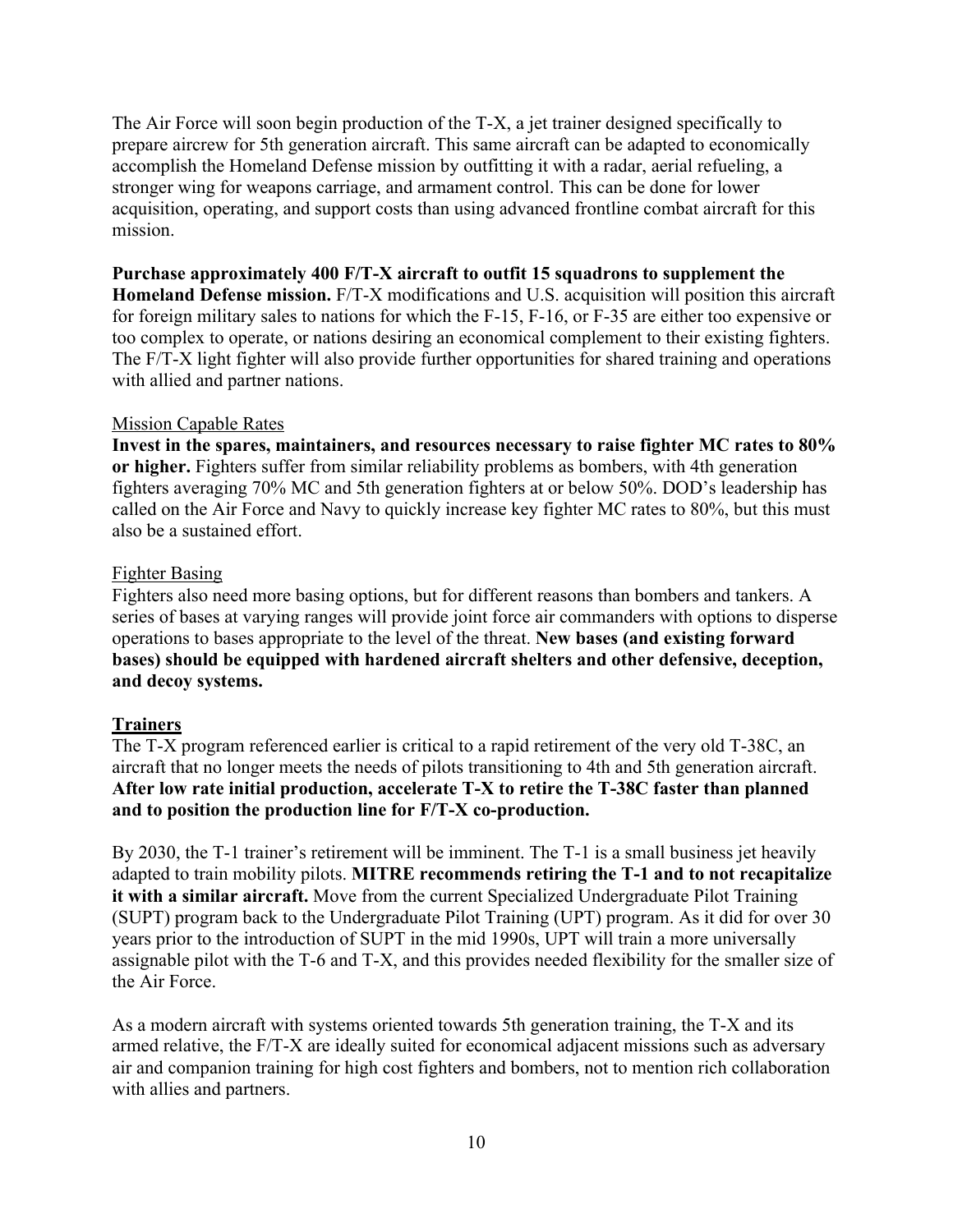# **Strategic Airlift**

Intertheater airlift capacity with the C-5M and C-17 fleets will be stable through 2030, however C-17 retirements will begin in the early 2030s. With the closing of the C-17 production line in 2015, strategic airlift is the only critical U.S. airpower capability that is neither in or near production. **To avoid a rapid decline in strategic airlift capacity in the mid 2030s, new production (or a service life extension program) must be in place by 2030.**

# **Special Mission Aircraft**

Special mission aircraft include Command and Control (C2), Air Battle Management (ABM), Intelligence/Surveillance/Reconnaissance (ISR), communications, and electronic attack. There are a variety of these aircraft with up to approximately 30 aircraft of each specific type. Many of these aircraft are quite old, having been built on the C-135 or C-130 platforms. In an A2/AD environment, these aircraft are at peril at increasingly long standoff ranges. As these aircraft reach the end of their service lives, there is an opportunity to decide whether a penetrating capability is required via stealth, attritable platforms, or space capabilities. If a new aircraft is needed, there is the opportunity to avoid the inefficient small fleets that characterize these missions.

Air Force UAVs (MQ-9 and E/RQ-4B) were included in the analysis, and while newer than many other special mission aircraft, they have similar survivability-vs-standoff issues. Fortunately, the long endurance and operating radius of current UAVs did not pose a basing survivability problem in the scenarios MITRE examined.

# **Cost of MITRE Recommendations**

Through 2030, MITRE recommends a slightly larger Air Force with associated larger expenses compared to the Air Force baseline. Through 2030, the cumulative total increase in acquisition cost is \$30.1B (FY19 dollars), the increase to raise mission capable rates for all aircraft to at least 80% is \$27.3B, and there are an additional \$3.1B in other enhancements for a total bill of \$60.6B through 2030. This represents a 10% increase over the Air Force's aircraft-only planning baseline of \$612.6B during the same period. These figures include offsets from savings resulting from the recommendations.

In terms of fighter, bomber, tanker, and trainer inventories, MITRE's recommended 2030 totals and the Air Force baseline are nearly identical, as is the ratio of 55-45 percent 4th-to-5th generation fighters.

The most important difference between MITRE's recommendation and the Air Force baseline is the larger number of bombers in the 2030 inventory, and the fact that they must be maintained at higher mission capable rates.

A second major difference between MITRE's recommendation and the Air Force baseline is the proportion of recapitalized fighters. The Air Force baseline in 2030 is 50-50 percent legacy to recap, and MITRE's recommendation is 37-63 percent, indicating a younger average age for the recommended fighter fleet. The difference is due primarily to the accelerated retirements of legacy fighters and procurement of the F-15NG and F/T-X.